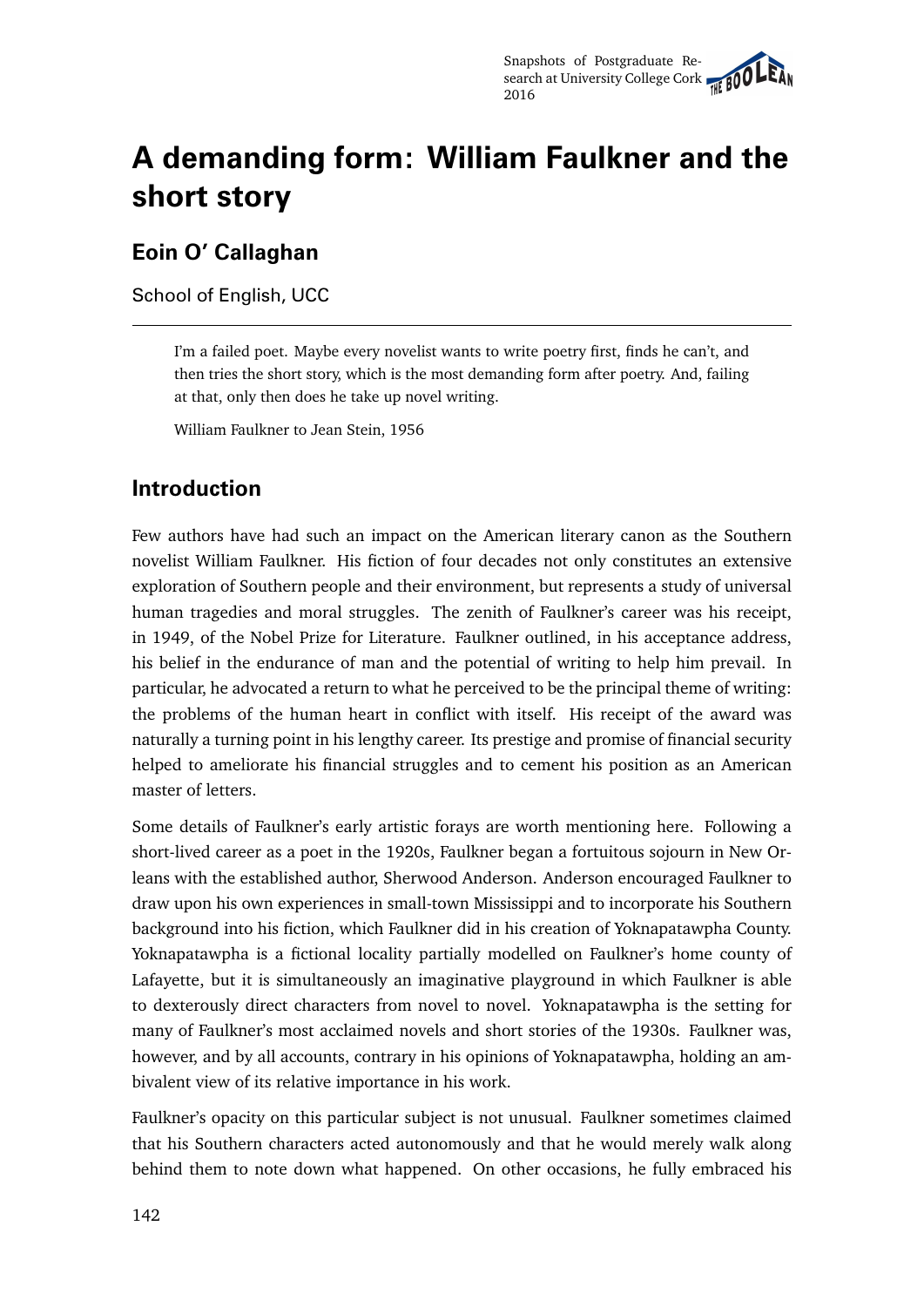self-proclaimed role as sole owner and proprietor of Yoknapatawpha County, free to summon or instruct any character as he required. Scholars have therefore been forced to negotiate a tangled web of remarks and interpretations in order to deduce his true feelings on a given subject. Faulkner's attitude to his short stories has been particularly difficult to circumscribe, and a definitive theory of Faulkner's short fiction has thus far eluded scholars. In the course of this essay, and in my wider research, I aim to determine Faulkner's working philosophy of the short story and to establish whether his recommendations for the short story genre are in fact reflected in his body of short fiction. Faulkner's short stories have been ill-treated in the field of Faulkner criticism, with only a handful of critics completing full-length studies of the short fiction. Short story theory in general has only recently begun to generate a large amount of scholarship, and it has deemed Faulkner to be of little consequence in the genre. My research, therefore, also seeks to challenge and change the relative neglect of the short story work in Faulkner Studies.

#### **His canon**

Despite his habitual insistence that he had failed at writing in the short story form, taking recourse, instead, in the novel, Faulkner in fact managed to achieve varying degrees of success in both genres throughout his career. Like many of his American coevals, including Ernest Hemingway and F. Scott Fitzgerald, Faulkner spent a considerable portion of his career writing short stories, producing at least 100 works of short fiction. Roughly 70 of these stories were published in his lifetime and several others, which he had been unable to sell to literary magazines or include in collections, were published posthumously by his chief biographer in 1979. Many of his most impressive stories were also written during his most productive novel-writing period; indeed, these stories contain, and perhaps enable, an even more dazzling panoply of genres and settings than his boldly experimental novels of the 1930s. Such a feat, however, has not been widely recognised or accepted by scholars and critics.

Faulkner's career as a short story writer can broadly be categorised according to three phases. During his apprenticeship to Sherwood Anderson and alongside the publication of his early novels in the late 1920s, Faulkner drafted several stories which he recuperated for publication late in his career. Many of Faulkner's unpublished stories also date from this period. Faulkner's second phase, bookended approximately by the years 1930 and 1938, saw the author write and publish the majority of his short fiction. His most famous and most anthologised stories also date from this phase. His final phase begins in 1938 and extends, effectively, until his death in 1962. During this phase, Faulkner at last acquired the financial independence and celebrity status which reduced his reliance on writing stories for literary magazines. He did, however, incorporate several older stories into new novels and short story collections. Faulkner's short story career, as a whole, can be described as circular in form: in his later years, Faulkner returned to many of the episodes, characters and ideas with which he had begun his fiction.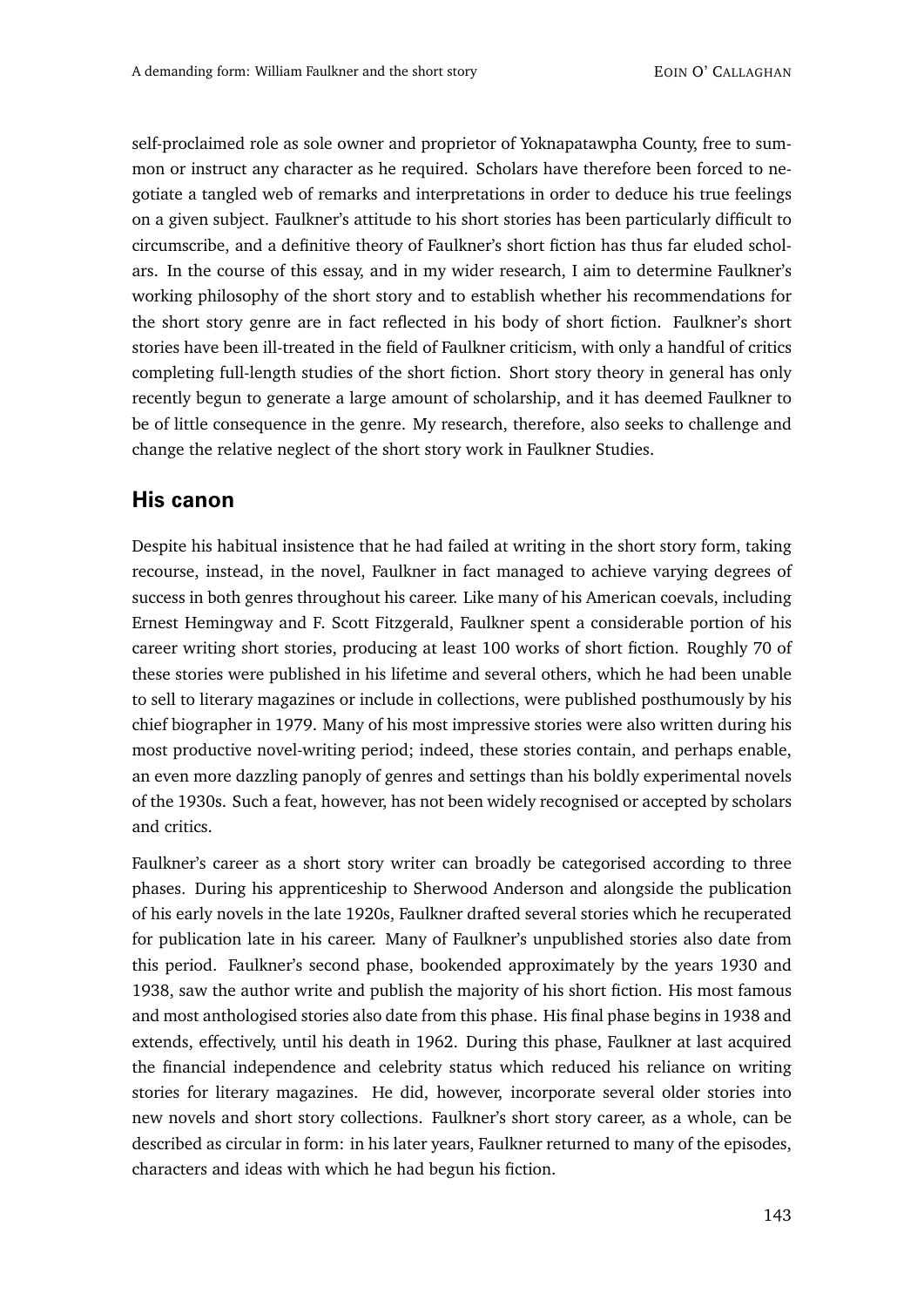#### **His comments**

Faulkner himself reserved a high degree of praise for the short story in his intermittent musings on literary form. He apparently considered the short story to be a challenging, precise art form that required as much skill and economy of language as poetry. He suggested, on more than one occasion, that the short story demands an "absolute exactitude" while the novel, by contrast, permits the author to be "slovenly and careless." He maintained this admiration for the short story form long after he had ceased to write extensively in the genre, judging by his letters and lectures in the latter stages of his career. Writing to Joan Williams, a would-be student and mistress of Faulkner's in the 1950s, Faulkner declared that the short story was "a crystallised instant" and that, next to poetry, it was "the hardest art form." Despite his more gruelling experiences selling stories in the 1930s, then, which will be addressed in detail below, Faulkner's opinion of the short story remained essentially positive.

It should be remembered that, in spite of his respect for the short story genre, Faulkner considered it to be beyond his powers as a writer. In fact, Faulkner, who was known for his self-deprecating manner, seems particularly critical and querulous with regards to his skills as a short story writer. In 1928, he confessed his belief that he had "no talent" for short stories, and that he persevered in submitting magazines to literary magazines with "unflagging optimism"—if little confidence. He also admitted in 1948 that he had never written a short story that he liked. Perhaps the negative reception which the short stories have received has been partly fuelled by Faulkner's own reservations about the short story work. Such misgivings on Faulkner's part only increased in frequency during the 1930s.

#### **His career**

Largely consistent throughout Faulkner's correspondence with his agents and editors in the 1930s is his belief that short stories, much like his purgatorial years writing screenplays in Hollywood, were his best means of generating income. In the 1930s, Faulkner had not yet achieved widespread critical success, with the majority of his books then out of print, but at least a degree of commercial success could be secured by publishing stories in literary magazines—even if Faulkner disliked the idea of supposedly prostituting himself. In 1932, Faulkner compared the process to "go[ing] whoring," indicating his increasingly desperate attempts to attract literary magazines by writing popular pieces that would sell quickly. In 1939, Faulkner wrote to Random House describing his struggles to pay his bills by writing short stories, and complaining that he would have to "hammer out another one."

Despite the fact that Faulkner often remarked upon this throwaway quality of his short story work and his ability to churn out stories at will, in actuality, it was not possible for Faulkner to compose stories at such a pace—due not only to the standards and stipulations of contemporary magazines, but also due to his own fastidiousness. Such perfectionism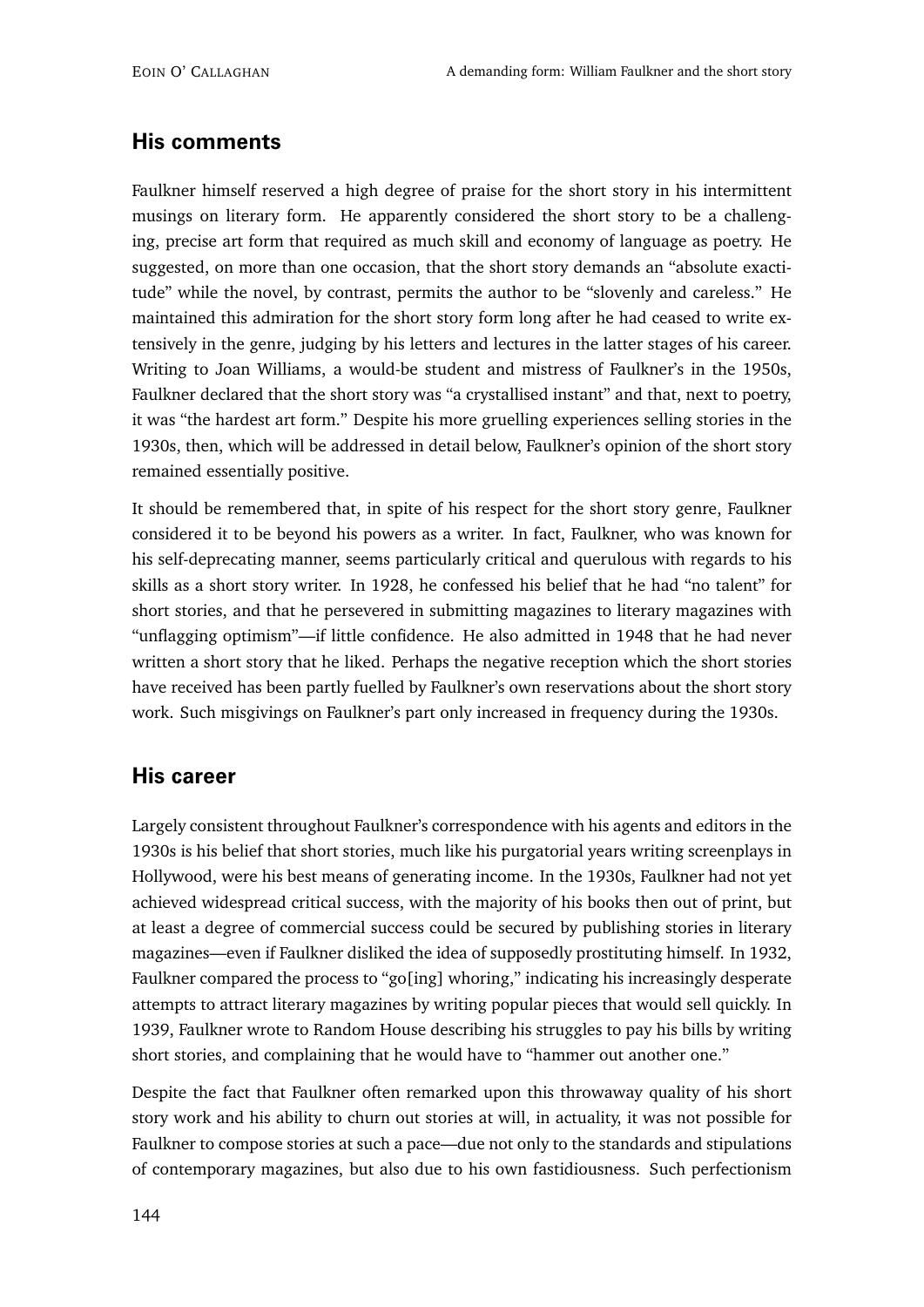meant that many of Faulkner's short stories, and particularly those which were later reworked for incorporation into novels and short story collections, underwent significant revision prior to their appearance in literary publications and in book form. Faulkner obviously could not, without a certain modicum of inspiration, produce a short story on demand, even joking on one occasion that he would try to "get hold of one of the magazines and take a story that they will buy and change locale and names, etc." He even recognised that his need for money hindered his writing ability. He lamented in 1939 that his financial struggles had forced him to write "mechanical stories in which [he] had no faith."

One reason for the neglect of Faulkner's short stories is the argument that Faulkner's motivation for writing his stories was financial and not aesthetic—an opinion which would appear to be supported by Faulkner's cavalier attitude towards his magazine publications. Faulkner, too, was not above manipulating his work if he thought that alterations would help the story to secure a higher price in a magazine. This is despite his continued insistence that the short story was a carefully crafted form. However, it should be remembered that Faulkner was not alone among his contemporaries in publishing short stories to financial novels, F. Scott Fitzgerald being the best-known example. Furthermore, even if Faulkner did consider the short story to be his best means of generating money, such a feat does not negate his artistic achievements in the form and his success in developing a diverse range of stories. His substantial revisions to stories like "Lizards in Jamshyd's Courtyard," of which there are at least a dozen different manuscript and typescript versions, suggests his dedication to perfecting his material. In the majority of cases, these changes were not precipitated by the recommendations of magazine editors.

#### **His contributions**

The defining aspect of the short story is, of course, its brevity, and a reading at one-sitting criterion has been embraced, for the most part, since the inception of the short story and of short story theory in the writing of Edgar Allan Poe. Faulkner theorised that the best short stories were those of three thousand words or less and did not categorise much of his own work as short stories for this reason. During his time lecturing at the University of Virginia, Faulkner emphasised that reducing a story to three thousand words was a talent he did not possess. Expert craftsmen like Chekhov could tell a story in two thousand words, but lesser craftsmen, such as Faulkner himself, would require eighty thousand words. Many of Faulkner's most famous stories fail to follow this rule of thumb and are sometimes judged as novellas or short novels. His long stories are symptomatic of his distinctively inclusive writing style, often using multiple adjectives where only one is required.

But throughout his career, Faulkner consistently displays his flexibility with the form and length of the short story. For example, Faulkner was able to reduce an unfinished novel manuscript, known as *Father Abraham* and totalling roughly fifteen thousand words, to a